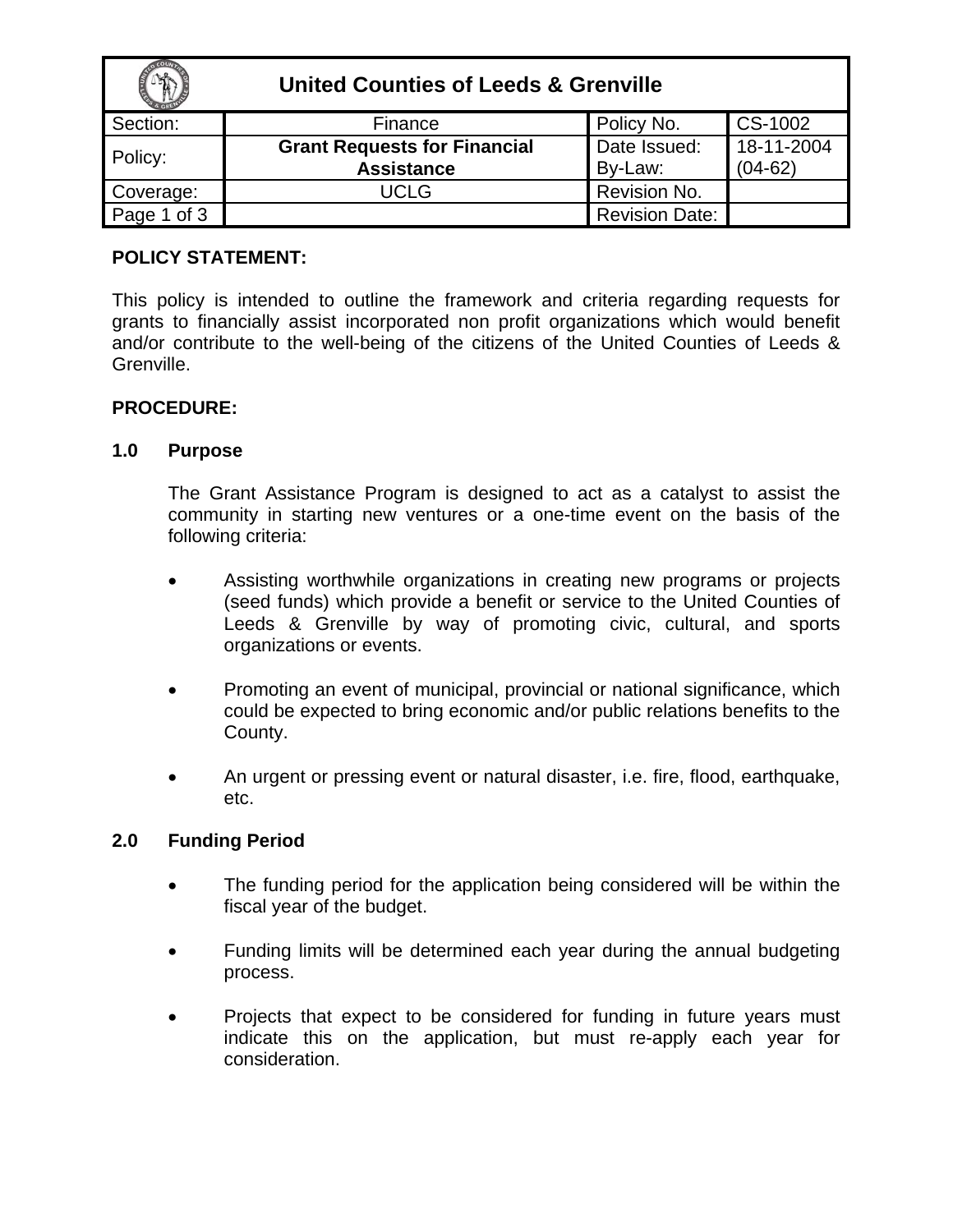# **2.0 Funding Period (Cont'd)**

- Funding in any subsequent year will be considered based on the success of the first year, the availability of funds, the priorities for funding and the strength of other proposals received each year.
- No project/program will receive more than three (3) years' funding. It is expected that organizations will demonstrate that they are seeking alternative sources of funding on an on-going basis to achieve selfsufficiency.

# **3.0 Eligibility**

- The organization must be an incorporated non-profit group, whose goal and purpose is to provide a service or benefit to the community.
- Funds requested are to be utilized to create new programs or projects within the boundaries and jurisdiction of the United Counties of Leeds & Grenville.
- Funding of other local initiatives will be at the sole discretion of Council.
- It is expected that organizations will demonstrate that they are seeking alternative sources of funding on an on-going basis to achieve self sufficiency.
- The program/event must be sponsored by an incorporated non-profit organization and/or is a registered charity.
- Any eligible organization may submit only one application per year.
- Funds will not be provided to cover the costs of an organizations' financial deficit.
- No more than 20% of the project budget can be for administrative/overhead costs.
- Funds may not be provided for project activities already receiving municipal funds through other programs.
- Funds may not be provided to organizations that do not provide equal access to services to individuals of diverse cultures or with disabilities, where appropriate and feasible.

### **4.0 Application Process**

 Application forms are available on-line or from the office of the Treasurer, 25 Central Avenue West, Suite 100, Brockville, ON K6V 4N6.